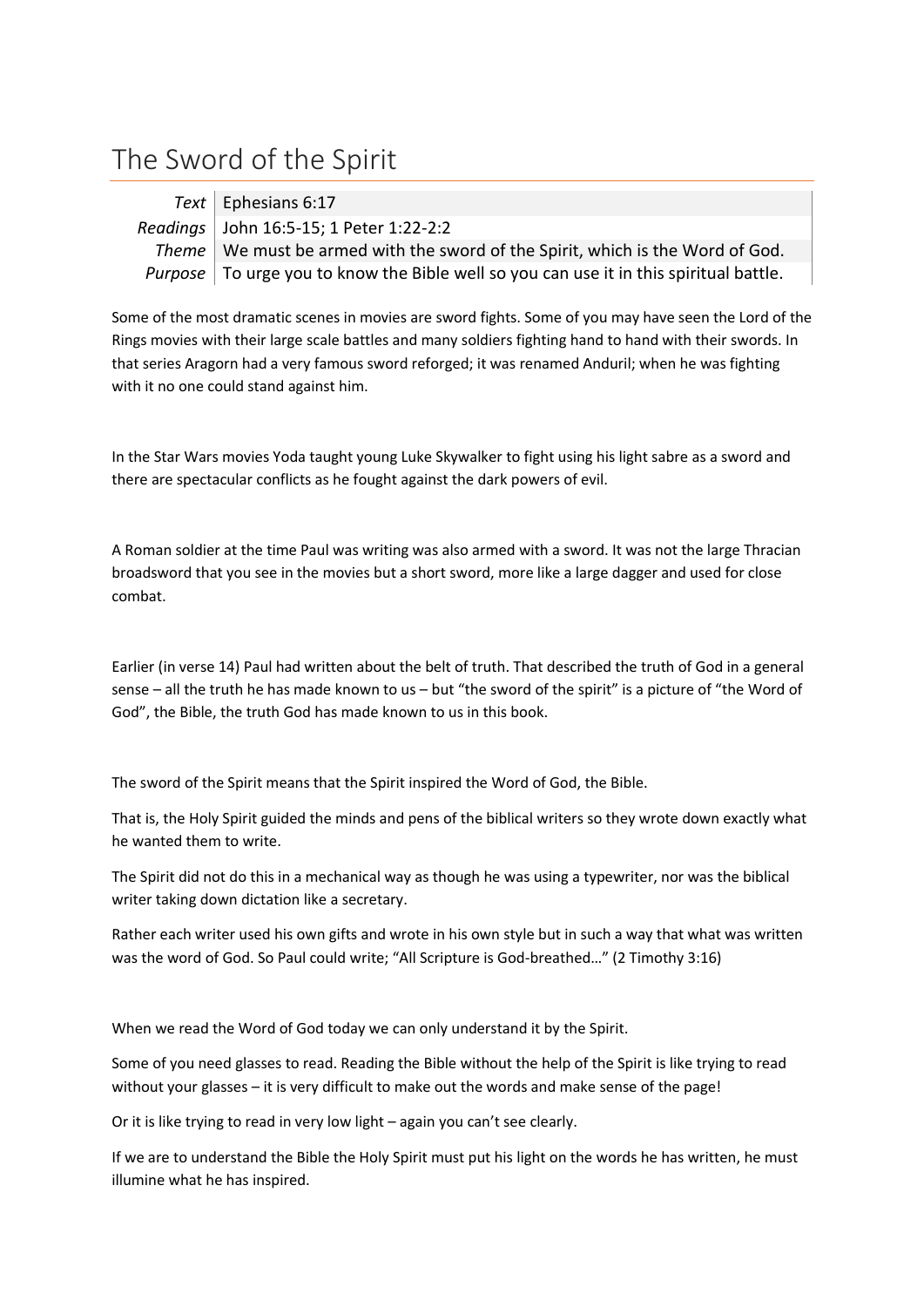When we read the Word of God like this the Spirit then applies the word of God to us and to others.

The prophet Nathan did this to David after the king's sin with Bathsheba. He told him a parable and then applied it by saying; "You are the man!" There was no escaping that application.

You have probably had this experience too. You are reading the Bible, or hearing it read, and something strikes you. It may be that you are convicted of some sin in your life, or you hear words that are of great comfort to you, or you read a passage that gives you great hope. The Holy Spirit has applied his word to your heart and life.

The sword of the Spirit is the Word of God.

The Greek word for "word" is rhema, which can also mean speech or sound or voice. This is where Radio Rhema derived its name, which is very appropriate for a Christian Radio station proclaiming the Word of God.

By "the Word of God" Paul meant the Scriptures of the Old and New Testaments.

By the first century the 39 books of the law and the prophets and writings were accepted as the Old Testament Scriptures, by Jews and Christians.

But the New Testament was still being written. Paul wrote this letter in AD 60 and there were other NT books written later still. Paul regarded his writings as also forming part of the Scriptures and Peter agreed with that (2 Peter 3:16-17)

Over a period of 200 years the church recognised that the 27 books of the NT were written by an apostle or someone closely connected with an apostle, were widely accepted as part of the Bible by the Christian Church, and were inspired by the Holy Spirit.

Today we call this collection of 66 books the canon of the Scriptures or the Bible.

We believe that the Bible as inspired by the Holy Spirit is true, trustworthy and reliable; and it is inerrant, that is, without error; and it is infallible, that is without any mistakes.

We need to emphasise this today because not everyone who claims to be a Christian believes this. This was denied by the old liberalism of the 19<sup>th</sup> and 20<sup>th</sup> centuries and it is being denied today by the new liberalism in what is called the Emergent church. Emergent church leaders speak about the Bible enthusiastically but vaguely. They will describe the Bible as an amazing collection of writings and a beautiful story. They will tell you that have a deep love for the Bible and that they respect it. They will say it is "an ancient book of incredible spiritual value"; but they hesitate to say that the Bible is the Word of God and they will not say that it is inerrant and infallible.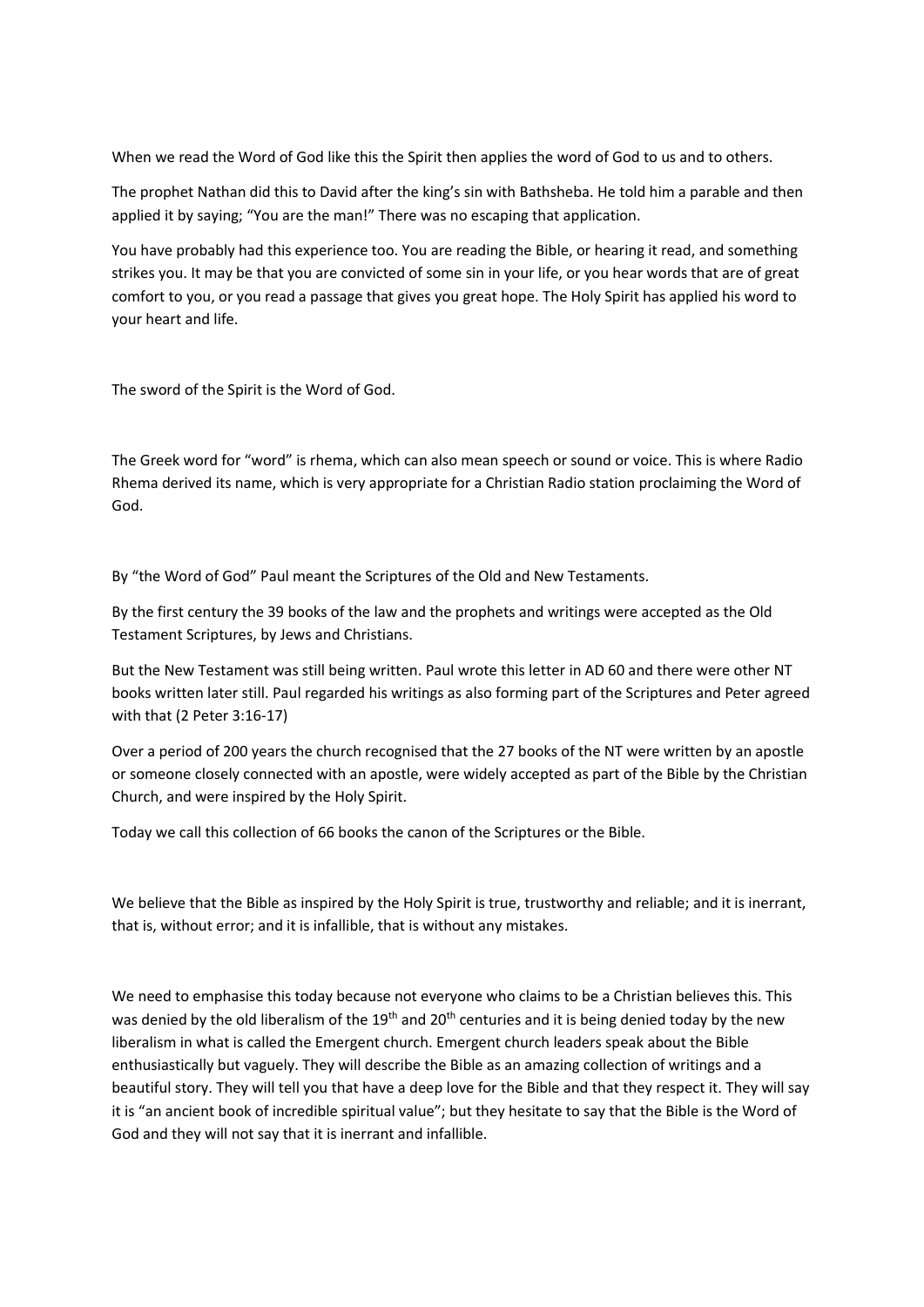In this post-modern situation where people are so sceptical of finding the Truth we need to hold fast to the position that the Bible is the Word of God, inspired by the Holy Spirit. It is the Word of God from cover to cover.

If you believe the Bible truly is the Word of God and the sword of the Spirit then you will be able to use it with confidence in this spiritual battle.

You can use it as a defensive weapon.

The Word of God can protect you from the attack of Satan.

Jesus used it like this when he was tempted in the desert by the Devil. Three times he faced a temptation from the Devil, and three times he answered those temptations by quoting the Word of God, each time quoting a passage from the book of Deuteronomy (Luke 4:1-13; Deuteronomy 8:3; 6:13,16)

We can use the Word of God in the same way. Passages of the Bible can keep us from doubt, anger, pride, envy, grumbling, discouragement, gossip and many other sins.

Psalm 119:9 asks; "How can a young man keep his way pure?" The answer; "By living according to your word."

This is the value of memorising verses from the Bible. Psalm 119:11 says; "I have hidden your word in my heart that I might not sin against you." We need to do the same.

The Word of God is also a powerful offensive weapon against our enemies.

Reflecting back over the 16<sup>th</sup> century Reformation Martin Luther wrote; "I simply taught, preached and wrote God's Word. Otherwise I did nothing. While I slept, or drank beer with my friends, the Word so greatly weakened the papacy that never a prince or emperor inflicted such damage upon it. I did nothing. The Word of God did it all."

Charles Haddon Spurgeon, the great Reformed Baptist preacher, said about the Bible; "There is no need for you to defend a lion when he is being attacked. All you need to do is open the gate and let him out." In the same way all we need to do is use the Word of God.

Paul wrote of its power in Romans 1:16; "For I am not ashamed of the gospel for it is the power of God for the salvation of everyone who believes."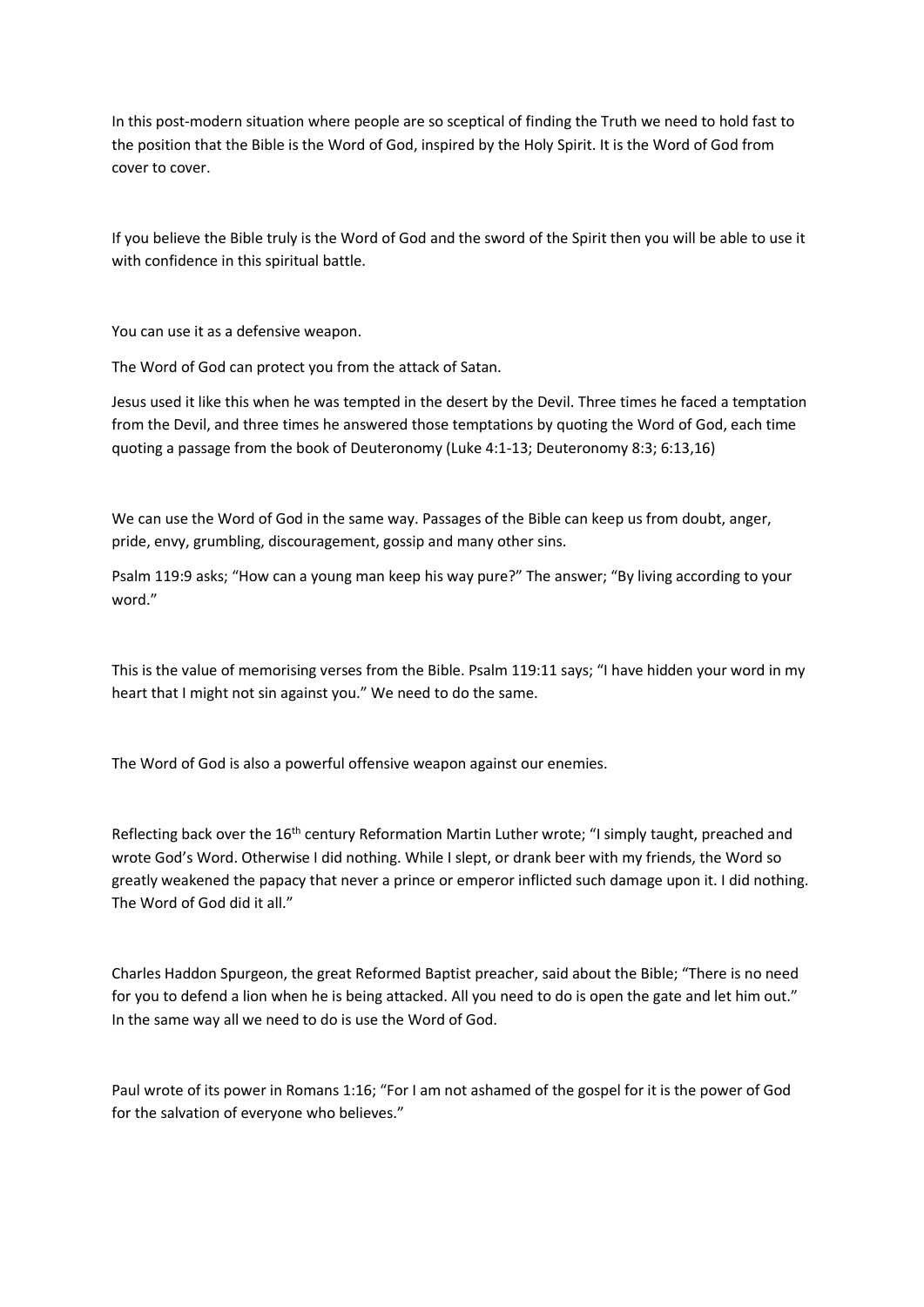And the writer of Hebrews wrote (4:12); "For the Word of God is living and active. Sharper than any double edged sword, it penetrates even to dividing soul and spirit, joints and marrow; it judges the thoughts and attitudes of the heart."

John Stott described how the Holy Spirit uses this sword of the Word "to cut through people's defences, to prick their consciences and to stab them spiritually awake." (Stott, God's New Society, p. 282) It is a weapon to be used in our offensive against the enemy.

To be an effective weapon the Bible must be used wisely and well. It is not to be shouted from street corners at people who are passing by. We are not to fire verses at people like pellets from a shotgun just to prove a point. The Bible is not a magical book. Rather it is must be used with wisdom and skill.

Let's consider a few implications of this.

To use this sword effectively you need to know it well, you need to be familiar with it, knowing its doctrines, being able to locate key verses, being able to find your way through the books of the Bible.

Children, if you are to know the Bible and be familiar with it you need to listen to it as your father reads it at home in family devotions and as it is read in worship. Listen carefully and absorb it and let it sink in.

Each of us also needs to read it for ourselves. The people of Israel could not do that because there were very few copies of the Scriptures available. Every book had to be copied by hand costing much time and expense. But we are in quite a different situation; all of us own at least one copy of the Bible, many of us have multiple copies. But it is no good to you unless you read it. Just as a bird in the hand is better than two in the bush, so "a Bible in the hand is better than a dozen on the shelf." (Thomas Williams)

Are you reading your Bible? Do you aim to read it each day? Do you read it systematically, book by book?

To use the Bible well you not only need to know it well but you also need to practice using it.

Imagine a Roman soldier going into battle without being used to his sword and without any practice. His movements will be clumsy, his defence will be weak, and he will tire very quickly and get weary.

So too for a Christian soldier; if we are going to do battle as great swordsmen we need to practise with the sword of the Spirit.

To do this it is helpful to discuss it with others.

Do that over coffee after worship. All too easily we talk about the cricket (in summer) or about the rugby (in winter) or to what is going on in our families or our workplace. There is nothing wrong with discussing these matters, but let's also talk about the Word of God. Strengthen your sword arm. Practice your defensive and offensive moves.